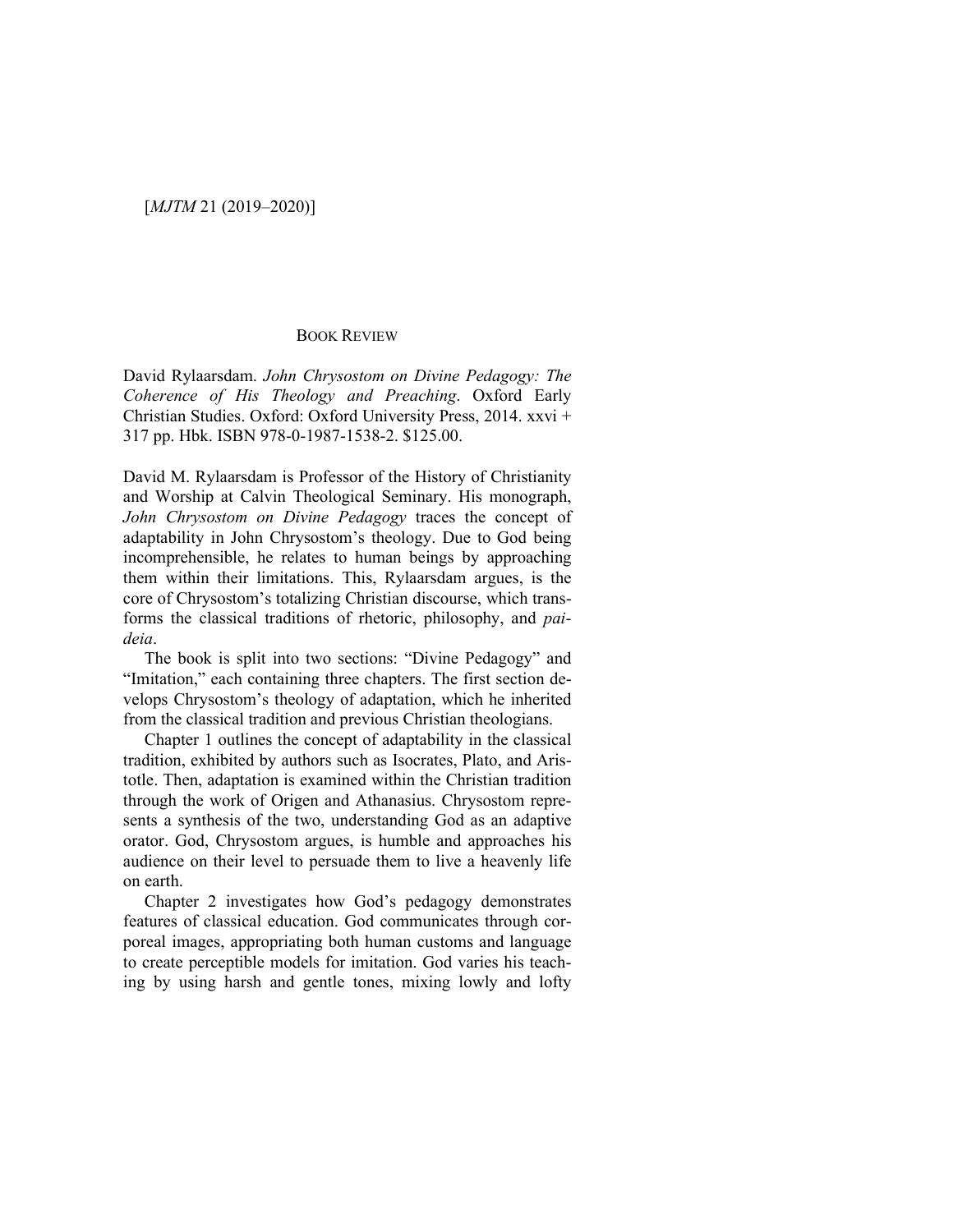teachings, and making ethical and cultural concessions to humanity. Finally, God's pedagogy is gradual and proceeds to instruct both individuals and the entire human race over a long period.

Chapter 3 argues that Chrysostom's theology is coherent, with adaptation at its core. God, though transcendent, reveals himself analogically and adapts himself to humanity. Scripture serves as an example of this as it is precise in its teaching, consistent when self-referencing, and friendly in its dialogue with humanity. God mingles theology and rhetoric to teach humanity. Jesus is the ultimate embodiment of this adaptation because in him God becomes man, and thus the divine and human elements intermingle.

The second section of this book illustrates how God's pedagogy is imitated by Paul, how it should be imitated by priests, and how it is imitated by Chrysostom.

Chapter 4 argues that Paul is the perfect imitation of God's adaptation. Paul is the teacher of the whole world, bringing many people to Christ. He adapts to all people, mixing lowly and lofty teaching so that all might come to Christ. He is a concrete model of virtue that everyone can follow, and he leads the church along gradually, sometimes being strict and harsh while other times being gentle.

Chapter 5 depicts Chrysostom's understanding of the ideal priest. They are to blend the Greek philosophic ideal, the monastic life, and the scriptural models. They are to teach heavenly philosophy in the church, transforming the worldview and lifestyle of their hearers. They are to live as ascetics in the midst of the city, engaging the world without copying it. They ought to follow Paul as the perfect pastoral example. Finally, they must adapt their preaching to their audience, imitating God's pedagogy, and teach them to become adaptive teachers themselves, thus, transforming the city and society into a kind of heaven on earth.

Chapter 6 reveals that Chrysostom's homiletic approach is through adaptation. He imitates the divine pedagogy by using corporeal images, both through depicting saints and biblical stories. He uses these to lead his audience from sensible realities to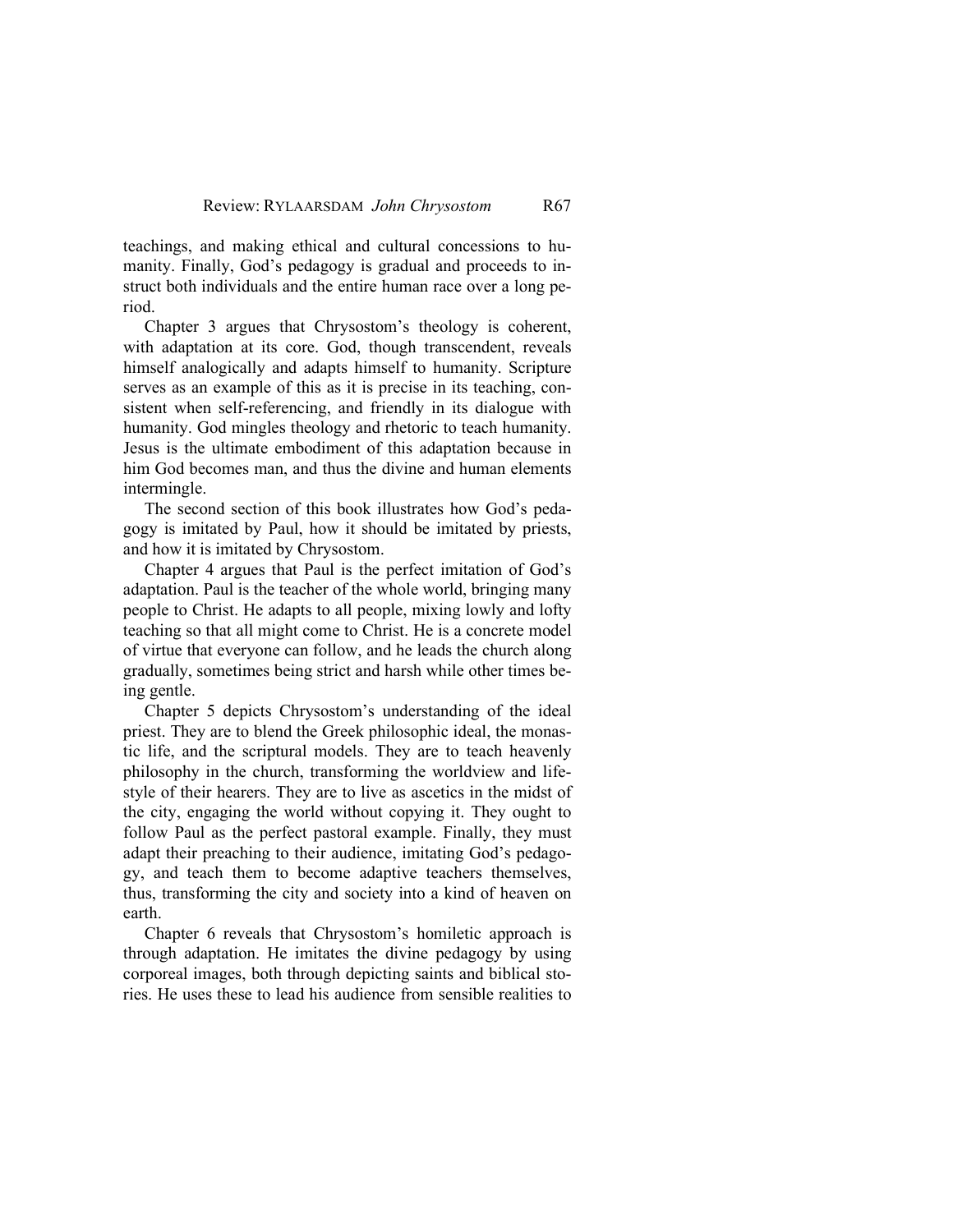## R68 *McMaster Journal of Theology and Ministry* 21

spiritual truths. Chrysostom appropriates the theater's own rhetorical methods to undermine it and replace it with the church. He too varies his teaching with harsh and gentle tones and lowly and lofty teachings, but often gets frustrated with his congregation for their lack of progress.

This book has a good deal of repetitive material. This is partly due to the overlapping goals of illustrating the divine pedagogy and discussing imitation of it. After the pedagogy is established, the second half of the book repeats much of that same material through those who demonstrate it. Paul exemplifies it, priests should strive for it, and Chrysostom himself uses it. However, this causes the second half of the book to be bloated with repeated information, making some sections seem unnecessarily long. The material on Paul, for instance, could be condensed and placed in another chapter. Rylaarsdam does not engage the question of how Chrysostom imposes his pedagogy onto God. The book's focus is on Chrysostom within his historical context, so it does not try to legitimatize his pedagogy. However, this book would have benefited from an evaluative chapter on the pedagogy of adaptation, either as a hermeneutic to Scripture or as an approach to Christian theology in general.

Positively, the central thesis of this book is clear and convincing. Rylaarsdam does a great job of expositing Chrysostom's pedagogy and theological understanding of God's adaptation. He does this through a wide study of the primary texts. The result is a logical through line between Chrysostom's hermeneutic and his encompassing pastoral approach to theology. It shows his moral preaching to be inherently theological.

This analysis of Chrysostom's theology provides a good framework in which to situate his understanding of doctrine, as this book shows how central it is to his theological makeup. It is a necessary read for any student interested in John Chrysostom and is important for the broader study of Patristic authors as many of them are also situated in the same tradition as Chrysostom. Finally, I recommend it to the students of pastoral theology. Chrysostom depicts God's pedagogy of adaptation as the model for ministry. For him, imitating Christ means imitating his pedagogy.